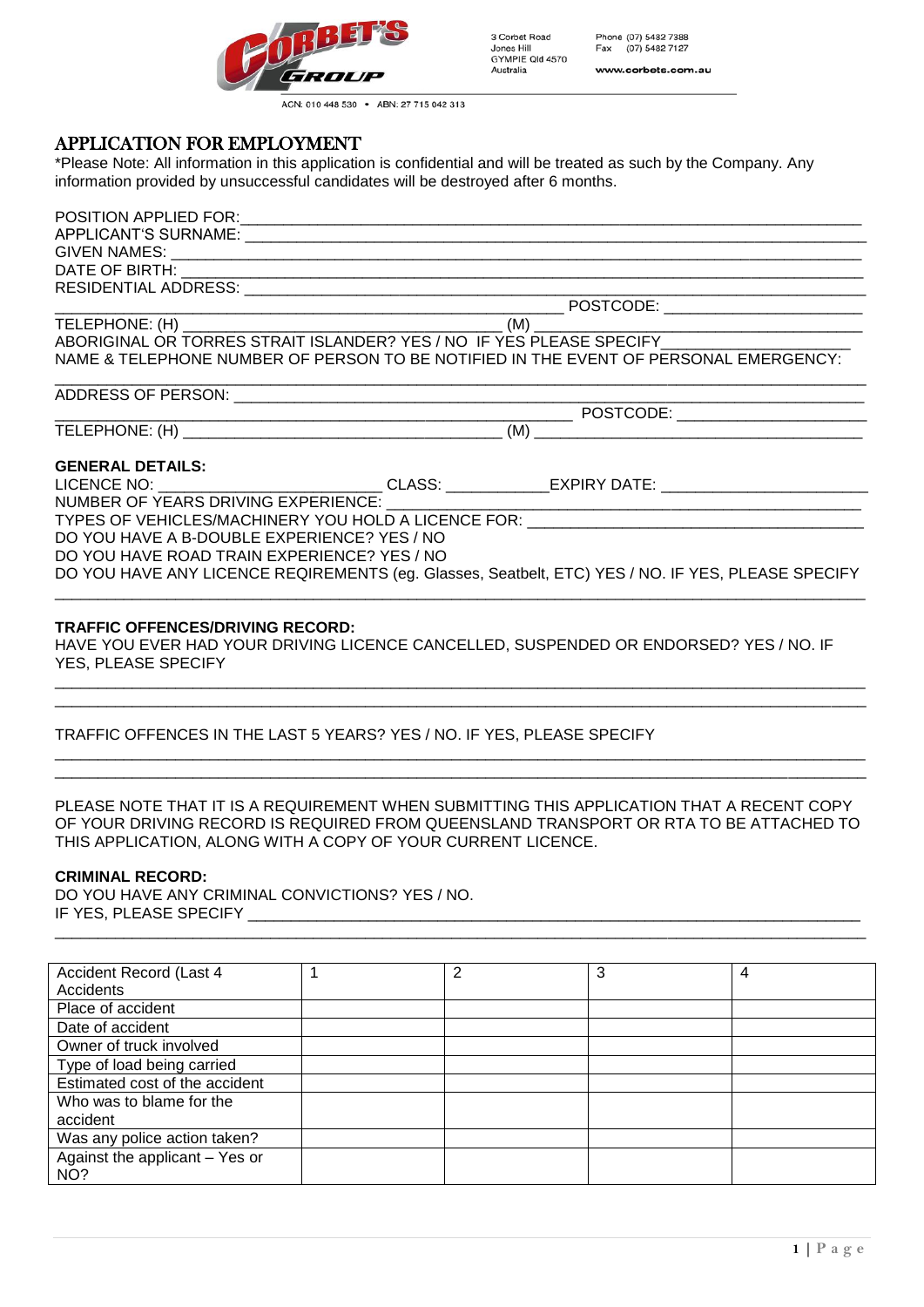

ACN: 010 448 530 . ABN: 27 715 042 313 LIST TRAINING COURSES YOU HAVE COMPLETED AND WHEN:

HAVE YOU COMPLETED THE FATIGUE MANAGEMENT TRAINING (TLIF1007C)? IF POSSIBLE PLEASE ATTACH CERTIFICATE TO THE APPLICTION FORM:

#### YES/NO DETAILS:

HAVE YOU HAD A Q FEVER IMMUNISATION? (PLEASE DOCUMENT DATE DONE, OR **DOCTORS NAME ETC):** 

YES/NO DETAILS:

QUALIFICATIONS/TICKETS:  $METRT$ 

| QUALIFIUATIUNO/TIUNETO.   |                  |
|---------------------------|------------------|
| WELDER $\sqcap$           | MECHANIC ⊓       |
| BACKHOE ⊓                 | DOZER <b>E</b>   |
| $\sf{CRANE} \; \Box$      | <b>FORKLIFT</b>  |
| $\textsf{SCRAPER} \sqcap$ | CRUSHER ⊓        |
| CHIPPER ⊓                 | $GRINDER \sqcap$ |
| OTHER                     |                  |

ELECTRICIAN **D** EXCAVATOR **D** ROLLER **D GRADER** SCREENING **D** 

HSSE **D** FRONT END LOADER D **COMPACTOR SKID STEER LOADER II** HAUL TRUCK D

WORKING FOR CORBET'S GROUP YOU MAY BE REQUIRED TO SPEND LONG ABSENCES FROM YOUR PRIMARY RESIDENCE. WILL THIS IMPACT ON YOUR ABILITY TO PERFORM YOUR DUTIES?

| PLEASE LIST YOUR LAST THREE EMPLOYERS: |  |
|----------------------------------------|--|
|                                        |  |
|                                        |  |
|                                        |  |
|                                        |  |
|                                        |  |
|                                        |  |
|                                        |  |
|                                        |  |
|                                        |  |
|                                        |  |
|                                        |  |
|                                        |  |
|                                        |  |
|                                        |  |
|                                        |  |
|                                        |  |
|                                        |  |
|                                        |  |
|                                        |  |
|                                        |  |
|                                        |  |
|                                        |  |
|                                        |  |
|                                        |  |
|                                        |  |
|                                        |  |
|                                        |  |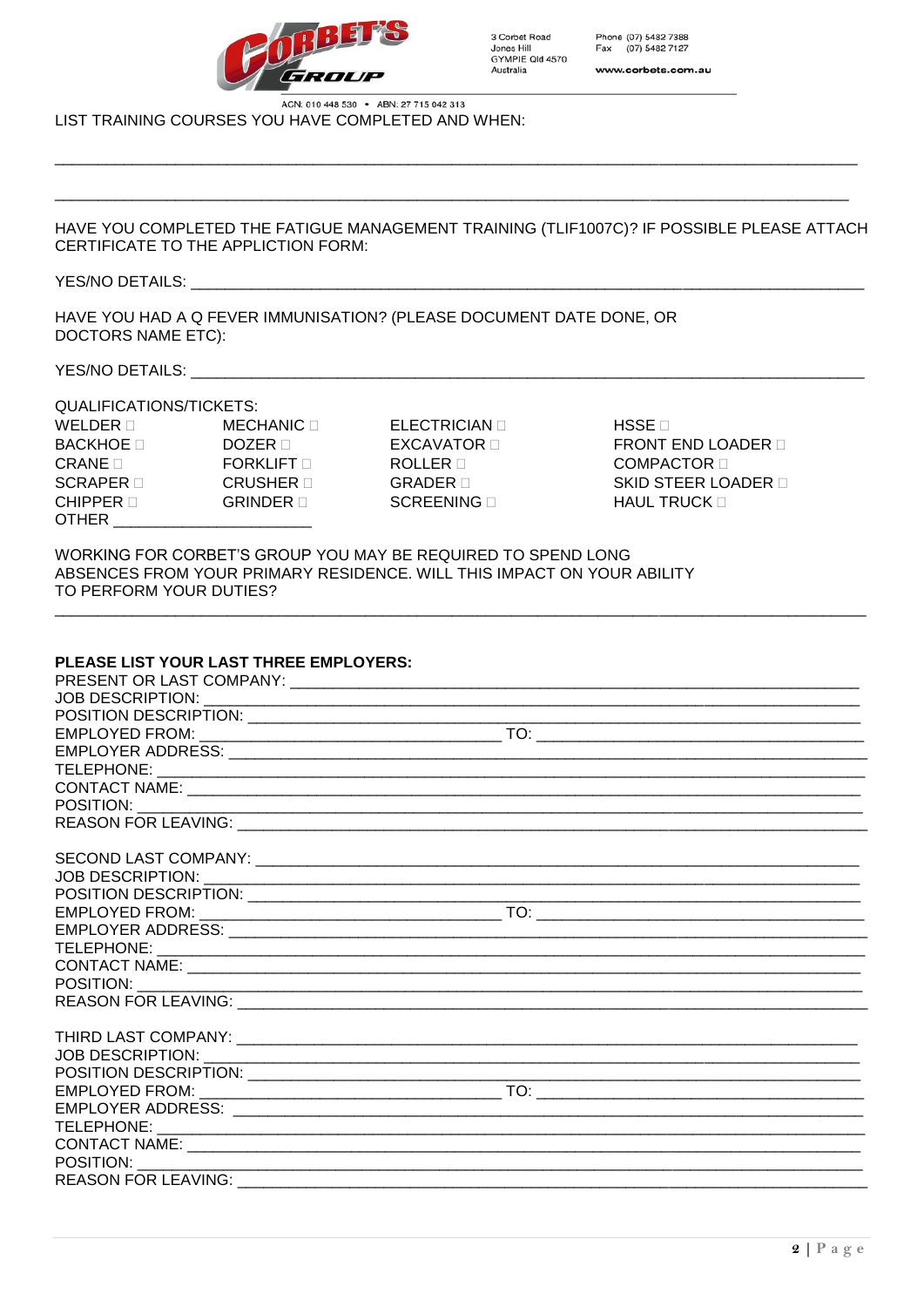

ACN: 010 448 530 . ABN: 27 715 042 313

#### **MEDICAL HISTORY:**

YOU MAY BE REQUIRED TO UNDERTAKE A PRE-EMPLOYMENT MEDICAL EXAMINATION TO DETERMINE YOUR FITNESS FOR THE POSITION.

DO YOU AGREE TO UNDERTAKE A PRE-EMPLOYMENT MEDICAL? YES ONO O DO YOU CONSENT TO THE RESULTS OF THIS MEDICAL BEING MADE KNOWN TO THE COMPANY? YES  $\Box$  NO  $\Box$ IF No, PLEASE SPECIFY

HAVE YOU HAD ANY WORK RELATED INJURIES OR ILLNESSES WHICH MAY IMPACT ON YOUR ABLITY TO UNDERTAKE WORK FOR CORBET'S GROUP?  $\Box$  YES /  $\Box$  NO. IF YES, PLEASE SPECIFY

\_\_\_\_\_\_\_\_\_\_\_\_\_\_\_\_\_\_\_\_\_\_\_\_\_\_\_\_\_\_\_\_\_\_\_\_\_\_\_\_\_\_\_\_\_\_\_\_\_\_\_\_\_\_\_\_\_\_\_\_\_\_\_\_\_\_\_\_\_\_\_\_\_\_\_\_\_\_\_\_\_\_\_\_\_\_\_\_\_\_\_\_\_\_ \_\_\_\_\_\_\_\_\_\_\_\_\_\_\_\_\_\_\_\_\_\_\_\_\_\_\_\_\_\_\_\_\_\_\_\_\_\_\_\_\_\_\_\_\_\_\_\_\_\_\_\_\_\_\_\_\_\_\_\_\_\_\_\_\_\_\_\_\_\_\_\_\_\_\_\_\_\_\_\_\_\_\_\_\_\_\_\_\_\_\_\_\_\_ \_\_\_\_\_\_\_\_\_\_\_\_\_\_\_\_\_\_\_\_\_\_\_\_\_\_\_\_\_\_\_\_\_\_\_\_\_\_\_\_\_\_\_\_\_\_\_\_\_\_\_\_\_\_\_\_\_\_\_\_\_\_\_\_\_\_\_\_\_\_\_\_\_\_\_\_\_\_\_\_\_\_\_\_\_\_\_\_\_\_\_\_\_\_

\_\_\_\_\_\_\_\_\_\_\_\_\_\_\_\_\_\_\_\_\_\_\_\_\_\_\_\_\_\_\_\_\_\_\_\_\_\_\_\_\_\_\_\_\_\_\_\_\_\_\_\_\_\_\_\_\_\_\_\_\_\_\_\_\_\_\_\_\_\_\_\_\_\_\_\_\_\_\_\_\_\_\_\_\_\_\_\_\_\_\_\_\_\_ \_\_\_\_\_\_\_\_\_\_\_\_\_\_\_\_\_\_\_\_\_\_\_\_\_\_\_\_\_\_\_\_\_\_\_\_\_\_\_\_\_\_\_\_\_\_\_\_\_\_\_\_\_\_\_\_\_\_\_\_\_\_\_\_\_\_\_\_\_\_\_\_\_\_\_\_\_\_\_\_\_\_\_\_\_\_\_\_\_\_\_\_\_\_

DO YOU HAVE ANY CONDITION OR PHYSICAL LIMITATIONS WHICH MAY LIMIT BENDING/LIFTING/GENERAL MOBILITY AROUND THE VEHICLES AND TRAILERS?  $\Box$  YES /  $\Box$  NO. IF YES, PLEASE SPECIFY

\_\_\_\_\_\_\_\_\_\_\_\_\_\_\_\_\_\_\_\_\_\_\_\_\_\_\_\_\_\_\_\_\_\_\_\_\_\_\_\_\_\_\_\_\_\_\_\_\_\_\_\_\_\_\_\_\_\_\_\_\_\_\_\_\_\_\_\_\_\_\_\_\_\_\_\_\_\_\_\_\_\_\_\_\_\_\_\_\_\_\_\_\_\_ \_\_\_\_\_\_\_\_\_\_\_\_\_\_\_\_\_\_\_\_\_\_\_\_\_\_\_\_\_\_\_\_\_\_\_\_\_\_\_\_\_\_\_\_\_\_\_\_\_\_\_\_\_\_\_\_\_\_\_\_\_\_\_\_\_\_\_\_\_\_\_\_\_\_\_\_\_\_\_\_\_\_\_\_\_\_\_\_\_\_\_\_\_\_ \_\_\_\_\_\_\_\_\_\_\_\_\_\_\_\_\_\_\_\_\_\_\_\_\_\_\_\_\_\_\_\_\_\_\_\_\_\_\_\_\_\_\_\_\_\_\_\_\_\_\_\_\_\_\_\_\_\_\_\_\_\_\_\_\_\_\_\_\_\_\_\_\_\_\_\_\_\_\_\_\_\_\_\_\_\_\_\_\_\_\_\_\_\_

\_\_\_\_\_\_\_\_\_\_\_\_\_\_\_\_\_\_\_\_\_\_\_\_\_\_\_\_\_\_\_\_\_\_\_\_\_\_\_\_\_\_\_\_\_\_\_\_\_\_\_\_\_\_\_\_\_\_\_\_\_\_\_\_\_\_\_\_\_\_\_\_\_\_\_\_\_\_\_\_\_\_\_\_\_\_\_\_\_\_\_\_\_\_ \_\_\_\_\_\_\_\_\_\_\_\_\_\_\_\_\_\_\_\_\_\_\_\_\_\_\_\_\_\_\_\_\_\_\_\_\_\_\_\_\_\_\_\_\_\_\_\_\_\_\_\_\_\_\_\_\_\_\_\_\_\_\_\_\_\_\_\_\_\_\_\_\_\_\_\_\_\_\_\_\_\_\_\_\_\_\_\_\_\_\_\_\_\_

\_\_\_\_\_\_\_\_\_\_\_\_\_\_\_\_\_\_\_\_\_\_\_\_\_\_\_\_\_\_\_\_\_\_\_\_\_\_\_\_\_\_\_\_\_\_\_\_\_\_\_\_\_\_\_\_\_\_\_\_\_\_\_\_\_\_\_\_\_\_\_\_\_\_\_\_\_\_\_\_\_\_\_\_\_\_\_\_\_\_\_\_\_\_ \_\_\_\_\_\_\_\_\_\_\_\_\_\_\_\_\_\_\_\_\_\_\_\_\_\_\_\_\_\_\_\_\_\_\_\_\_\_\_\_\_\_\_\_\_\_\_\_\_\_\_\_\_\_\_\_\_\_\_\_\_\_\_\_\_\_\_\_\_\_\_\_\_\_\_\_\_\_\_\_\_\_\_\_\_\_\_\_\_\_\_\_\_\_

DO YOU HAVE ANY CLAIMS PENDING AGAINST FORMER EMPLOYERS PURSUANT TO THE WORKER'S COMPENSATION ACT 1971 AS AMENDED? YES / NO IF YES, PLEASE SPECIFY

HAVE YOU CLAIMED ANY TYPE OF WORKER'S COMPENSATION, PREVIOUSLY? YES / NO IF YES, PLEASE SPECIFY